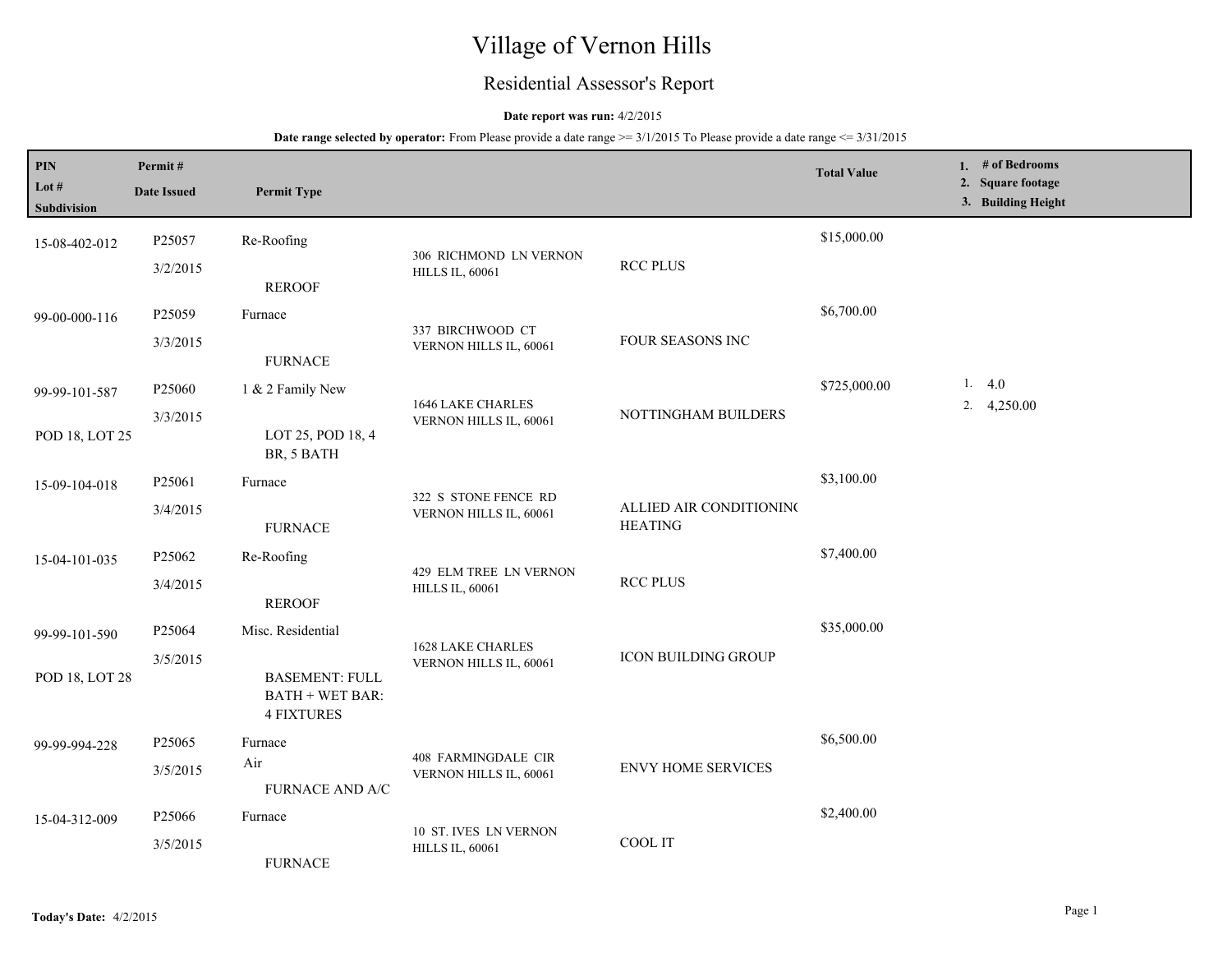| PIN<br>Lot #<br>Subdivision                                        | Permit#<br><b>Date Issued</b>   | <b>Permit Type</b>                                            |                                                   |                                                   | <b>Total Value</b> | 1. # of Bedrooms<br>2. Square footage<br>3. Building Height |
|--------------------------------------------------------------------|---------------------------------|---------------------------------------------------------------|---------------------------------------------------|---------------------------------------------------|--------------------|-------------------------------------------------------------|
| 99-99-100-334<br>LOT <sub>47</sub><br><b>GREGG'S LANDING POD E</b> | P25067<br>3/5/2015              | Water Heater<br><b>WATER HEATER</b>                           | 403 N WHITE DEER TRL<br>VERNON HILLS IL, 60061    | LOT <sub>47</sub><br>PHIL KMAK                    | \$945.00           |                                                             |
| 99-99-991-989                                                      | P25070<br>3/6/2015              | Furnace<br><b>FURNACE</b>                                     | 2007 N INVERNESS DR<br>VERNON HILLS IL, 60061     | ALLIED AIR CONDITIONING<br><b>HEATING</b>         | \$2,700.00         |                                                             |
| 15-07-209-038                                                      | P25071<br>3/6/2015              | Misc. Electrical<br><b>STANDBY</b><br><b>GENERATOR</b>        | 150 S THORNE GROVE DR<br>VERNON HILLS IL, 60061   | TRUSTED POWER SYSTEMS                             | \$6,000.00         |                                                             |
| 99-00-000-648                                                      | P25078<br>3/9/2015              | Water Heater<br><b>WATER HEATER</b>                           | 1293 S SARAH BLVD<br>VERNON HILLS IL, 60061       | <b>WILFRED RIDAO</b>                              | \$870.00           |                                                             |
| 11-29-208-006<br>LOT <sub>26</sub><br>POD <sub>8</sub>             | P <sub>25079</sub><br>3/9/2015  | Swimming Pool/Spa<br>Fence<br><b>INGROUND POOL</b><br>W/FENCE | 2067 N LAUREL VALLEY DR<br>VERNON HILLS IL, 60061 | LOT <sub>26</sub><br>MEIER'S OUTDOOR WORLD        | \$44,000.00        |                                                             |
| 15-06-409-004                                                      | P <sub>25080</sub><br>3/9/2015  | Misc. Residential<br><b>REMODEL</b><br><b>MASTER BATH</b>     | 287 FIORE PKWY VERNON<br><b>HILLS IL, 60061</b>   | NEIGHBORHOOD REMODEI                              | \$11,800.00        |                                                             |
| 99-99-991-925                                                      | P25082<br>3/10/2015             | Re-Roofing<br><b>REROOF</b>                                   | 1974 N TREVINO TER<br>VERNON HILLS IL, 60061      | <b>AMERICAN BUILDING</b><br>CONTRACTORS INC-UNLIM | \$11,643.00        |                                                             |
| 99-99-992-070                                                      | P <sub>25083</sub><br>3/10/2015 | Re-Roofing<br><b>REROOF</b>                                   | 2033 N TREVINO TER<br>VERNON HILLS IL, 60061      | AMERICAN BUILDING<br>CONTRACTORS INC-UNLIM        | \$15,538.00        |                                                             |
| 15-08-106-044                                                      | P <sub>25084</sub><br>3/10/2015 | Re-Roofing<br><b>REROOF</b>                                   | 700 CHERRY VALLEY RD<br>VERNON HILLS IL, 60061    | ADVOCATE CONSTRUCTIO<br>(LTD)                     | \$3,060.00         |                                                             |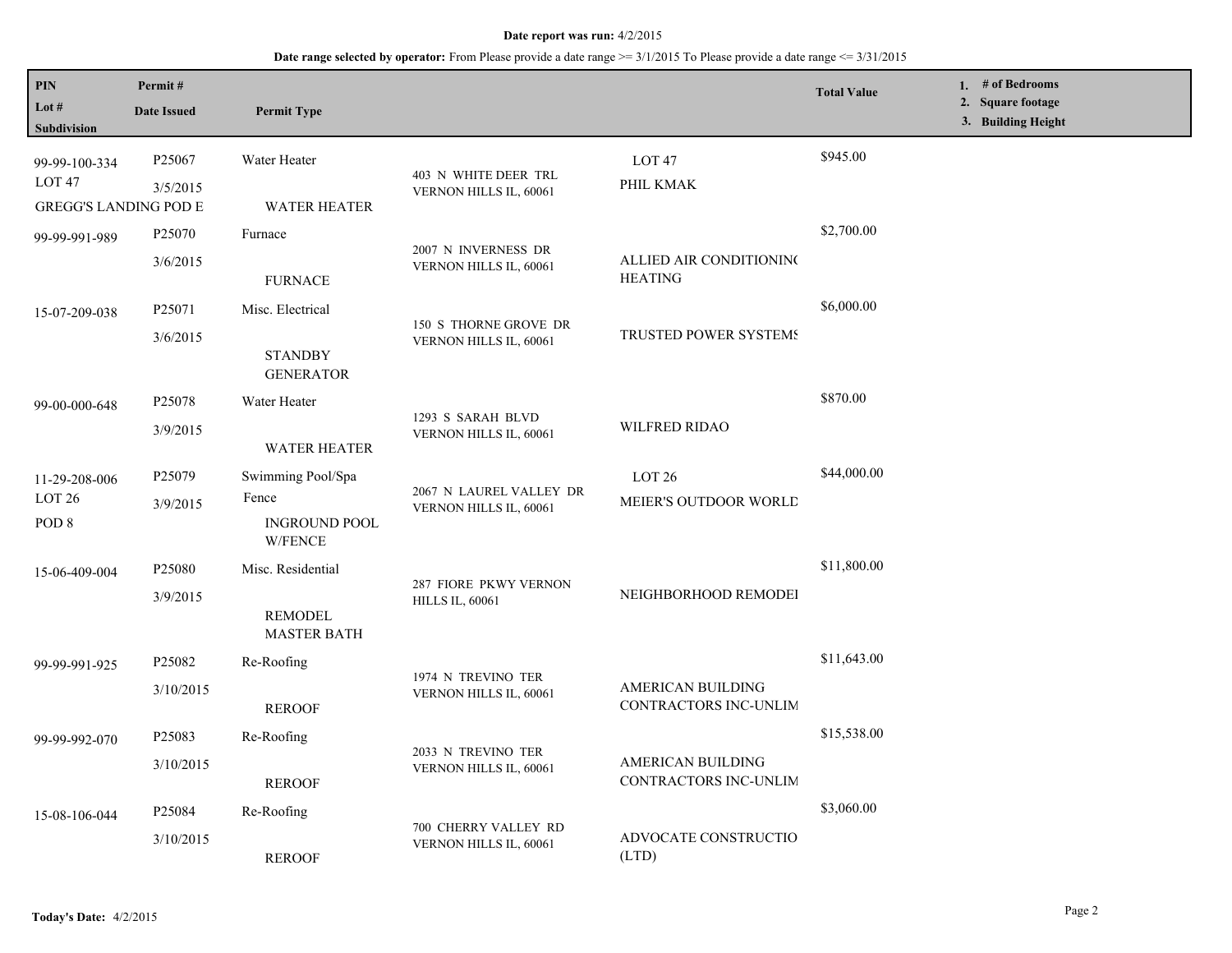| PIN<br>Lot #<br>Subdivision | Permit#<br><b>Date Issued</b> | <b>Permit Type</b>                                                      |                                               |                                            | <b>Total Value</b> | 1. # of Bedrooms<br>2. Square footage<br>3. Building Height |
|-----------------------------|-------------------------------|-------------------------------------------------------------------------|-----------------------------------------------|--------------------------------------------|--------------------|-------------------------------------------------------------|
| 99-99-996-580<br>127        | P25085                        | Re-Roofing                                                              | 444 W VALHALLA TER                            | 127<br>A                                   | \$11,618.00        |                                                             |
| <b>GREGG'S LANDING</b>      | 3/10/2015                     | <b>REROOF</b>                                                           | VERNON HILLS IL, 60061                        | AMERICAN BUILDING<br>CONTRACTORS INC-UNLIM |                    |                                                             |
| 99-99-991-931               | P25086                        | Re-Roofing                                                              | 1986 N TREVINO TER<br>VERNON HILLS IL, 60061  | AMERICAN BUILDING<br>CONTRACTORS INC-UNLIM | \$12,961.00        |                                                             |
|                             | 3/10/2015                     | <b>REROOF</b>                                                           |                                               |                                            |                    |                                                             |
| 99-99-996-704               | P25087                        | Water Heater                                                            | 291 E HURON ST VERNON                         |                                            | \$1,131.00         |                                                             |
|                             | 3/10/2015                     | <b>WATER HEATER</b>                                                     | <b>HILLS IL, 60061</b>                        | DRF PLUMBING & IRRIGAT                     |                    |                                                             |
| 99-99-101-591               | P25090                        | Misc. Residential                                                       | 1622 LAKE CHARLES                             |                                            | \$35,000.00        |                                                             |
| POD 18, LOT 29              | 3/10/2015                     | <b>BASEMENT</b><br><b>REMODEL (FULL</b><br>BATH - 3<br><b>FIXTURES)</b> | VERNON HILLS IL, 60061                        |                                            |                    |                                                             |
| 99-99-101-598               | P25091                        | 1 & 2 Family New                                                        | <b>1643 LAKE CHARLES</b>                      |                                            | \$725,000.00       | 1. $4.0$                                                    |
| POD 18, LOT 39              | 3/11/2015                     | SINGLE FAMILY, 4<br>BR, 4.5 BATH                                        | VERNON HILLS IL, 60061                        | HEARTSTONE CUSTOM<br><b>BUILDERS</b>       |                    | 2. 4,586.00                                                 |
| 15-04-303-066               | P <sub>25094</sub>            | Misc. Residential                                                       |                                               |                                            | \$45,000.00        |                                                             |
|                             | 3/11/2015                     | <b>REMOVE</b><br><b>INTERIOR WALLS</b><br>AND REMODEL<br><b>KITCHEN</b> | 2 KESWICK LN VERNON<br><b>HILLS IL, 60061</b> | ICON BUILDING GROUP                        |                    |                                                             |
| 15-07-209-067               | P25095                        | Driveway/Slab                                                           | 1016 PINE GROVE CT                            |                                            | \$4,100.00         |                                                             |
|                             | 3/11/2015                     | <b>ASPHALT</b><br><b>DRIVEWAY</b>                                       | VERNON HILLS IL, 60061                        | <b>WAYNE E SILVERMAN</b>                   |                    |                                                             |
| 99-99-999-157               | P25096                        | Water Heater                                                            | 1417 N PINEHURST DR                           |                                            | \$1,717.00         |                                                             |
|                             | 3/11/2015                     | <b>WATER HEATER</b>                                                     | VERNON HILLS IL, 60061                        | DEBORAH CHROBAK                            |                    |                                                             |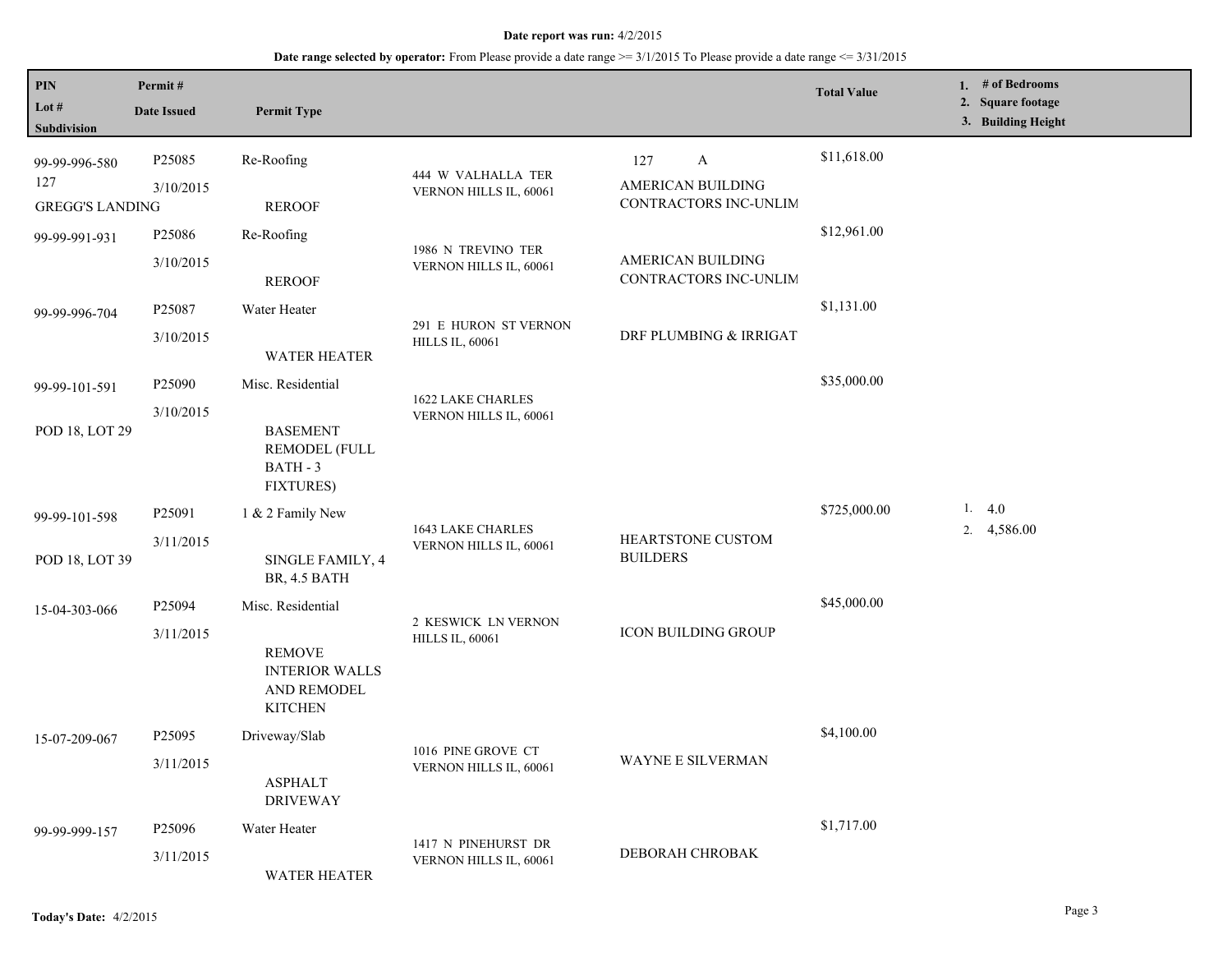| PIN<br>Lot #<br>Subdivision     | Permit#<br><b>Date Issued</b>   | <b>Permit Type</b>                                                                                                                                    |                                                  |                                                   | <b>Total Value</b> | 1. # of Bedrooms<br>2. Square footage<br>3. Building Height |
|---------------------------------|---------------------------------|-------------------------------------------------------------------------------------------------------------------------------------------------------|--------------------------------------------------|---------------------------------------------------|--------------------|-------------------------------------------------------------|
| 15-07-209-013                   | P25097<br>3/12/2015             | Furnace<br><b>FURNACE</b>                                                                                                                             | 1137 W MEADOW CREEK<br>CT VERNON HILLS IL, 60061 | <b>SANTIAGO MAYA</b>                              | \$4,000.00         |                                                             |
| 99-99-101-598<br>POD 18, LOT 39 | P25099<br>3/12/2015             | Fire Sprinklers<br>FIRE SPRINKLER                                                                                                                     | 1643 LAKE CHARLES<br>VERNON HILLS IL, 60061      | ORION FIRE PROTECTION                             | \$8,900.00         |                                                             |
| 15-08-411-012                   | P25105<br>3/16/2015             | Misc. Residential<br><b>REMODEL</b><br><b>MASTER BATH</b><br>(REMOVE TUB); 4<br>NEW FIXTURES TO<br>INCLUDE DOUBLE<br>VANITY, SHOWER,<br><b>TOILET</b> | 246 NOBLE CIR VERNON<br><b>HILLS IL, 60061</b>   | <b>BRIDDICK TILE &amp; STONE</b>                  | \$19,040.00        |                                                             |
| 15-06-403-004                   | P25106<br>3/17/2015             | Siding/Soffit/Fascia<br><b>SIDING</b>                                                                                                                 | 1117 W DEARBORN LN<br>VERNON HILLS IL, 60061     | ALOHA CONSTRUCTION IN                             | \$8,700.00         |                                                             |
| 15-05-406-019                   | P25108<br>3/17/2015             | Water Heater<br><b>WATER HEATER</b>                                                                                                                   | 113 ALEXANDRIA DR<br>VERNON HILLS IL, 60061      | <b>BENJAMIN JOHNSON</b>                           | \$500.00           |                                                             |
| 15-08-405-001                   | P25109<br>3/17/2015             | Misc. Residential<br><b>BATHROOM</b><br><b>REMODEL</b><br>(NO ADDITIONAL<br><b>FIXTURES)</b>                                                          | 315 RICHMOND LN VERNON<br><b>HILLS IL, 60061</b> | WILLIAM O KRIPPINGER                              | \$18,000.00        |                                                             |
| 99-99-992-072                   | P <sub>25110</sub><br>3/17/2015 | Re-Roofing<br><b>REROOF</b>                                                                                                                           | 2037 N TREVINO TER<br>VERNON HILLS IL, 60061     | <b>AMERICAN BUILDING</b><br>CONTRACTORS INC-UNLIM | \$12,800.00        |                                                             |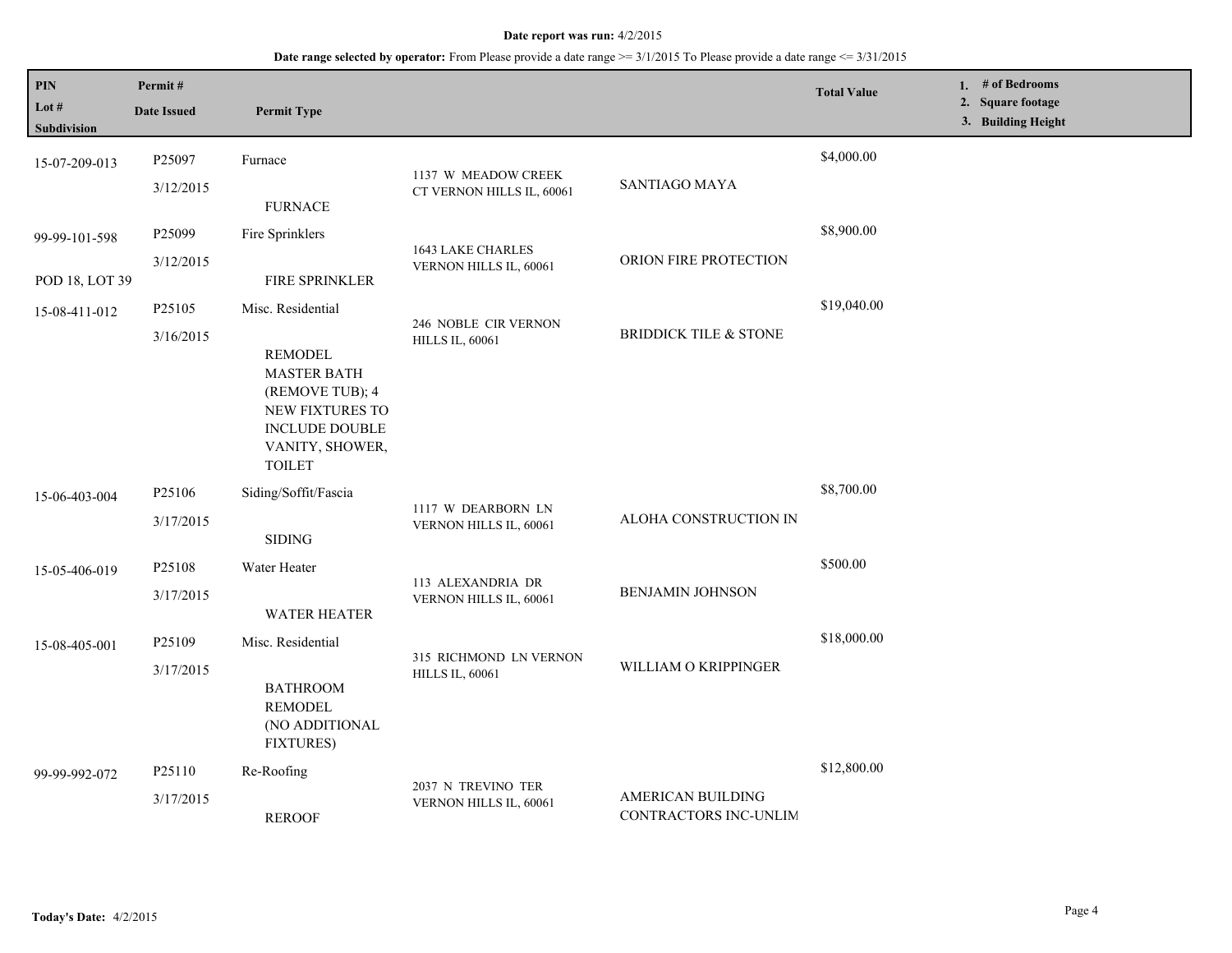| PIN<br>Lot #<br><b>Subdivision</b> | Permit#<br><b>Date Issued</b> | <b>Permit Type</b>                  |                                                    |                                            | <b>Total Value</b> | 1. # of Bedrooms<br>2. Square footage<br>3. Building Height |
|------------------------------------|-------------------------------|-------------------------------------|----------------------------------------------------|--------------------------------------------|--------------------|-------------------------------------------------------------|
| 99-99-991-991                      | P25111                        | Re-Roofing                          |                                                    |                                            | \$11,272.00        |                                                             |
|                                    | 3/17/2015                     | <b>REROOF</b>                       | 2009 N INVERNESS DR<br>VERNON HILLS IL, 60061      | AMERICAN BUILDING<br>CONTRACTORS INC-UNLIM |                    |                                                             |
| 99-99-991-640                      | P25112                        | Furnace                             |                                                    |                                            | \$2,380.00         |                                                             |
|                                    | 3/17/2015                     | <b>FURNACE</b>                      | 1612 N CYPRESS POINTE DR<br>VERNON HILLS IL, 60061 | FOUR SEASONS INC                           |                    |                                                             |
| 15-06-403-006                      | P25113                        | Siding/Soffit/Fascia                |                                                    |                                            | \$5,500.00         |                                                             |
|                                    | 3/17/2015                     | <b>SIDING</b>                       | 1101 W DEARBORN LN<br>VERNON HILLS IL, 60061       | <b>RCC PLUS</b>                            |                    |                                                             |
| 15-08-108-068                      | P25114                        | Siding/Soffit/Fascia                | 318 S RICHARD CT VERNON<br><b>HILLS IL, 60061</b>  | <b>RCC PLUS</b>                            | \$8,200.00         |                                                             |
|                                    | 3/17/2015                     | <b>SIDING</b>                       |                                                    |                                            |                    |                                                             |
| 15-08-402-012                      | P25115                        | Siding/Soffit/Fascia                |                                                    | <b>RCC PLUS</b>                            | \$14,292.00        |                                                             |
|                                    | 3/17/2015                     | <b>SIDING</b>                       | 306 RICHMOND LN VERNON<br><b>HILLS IL, 60061</b>   |                                            |                    |                                                             |
| 15-05-425-021                      | P25116                        | Security System                     | 307 AQUA CT VERNON<br><b>HILLS IL, 60061</b>       | PATRICIA TEGLIA                            | \$80.00            |                                                             |
|                                    | 3/17/2015                     | <b>SECURITY</b><br><b>SYSTEM</b>    |                                                    |                                            |                    |                                                             |
| 99-99-991-104                      | P25119                        | Misc. Electrical                    | 1266 GEORGETOWN WAY<br>VERNON HILLS IL, 60061      | <b>ALAN SPEED</b>                          | \$900.00           |                                                             |
|                                    | 3/18/2015                     | MISC ELECTRIC,<br><b>OTC PER RH</b> |                                                    |                                            |                    |                                                             |
| 99-99-991-893                      | P25120                        | Re-Roofing                          |                                                    |                                            | \$10,370.00        |                                                             |
|                                    | 3/18/2015                     | <b>REROOF</b>                       | 192 E RANNEY AV VERNON<br><b>HILLS IL, 60061</b>   | TOTAL CONSTRUCTION<br>CONCEPTS (UNLTD)     |                    |                                                             |
| 15-04-302-023                      | P25121                        | Re-Roofing                          |                                                    |                                            | \$9,565.00         |                                                             |
|                                    | 3/18/2015                     | <b>REROOFING</b>                    | 301 AMHERST CT VERNON<br><b>HILLS IL, 60061</b>    | AMERICAN DREAM HOME<br><b>IMPROVEMENT</b>  |                    |                                                             |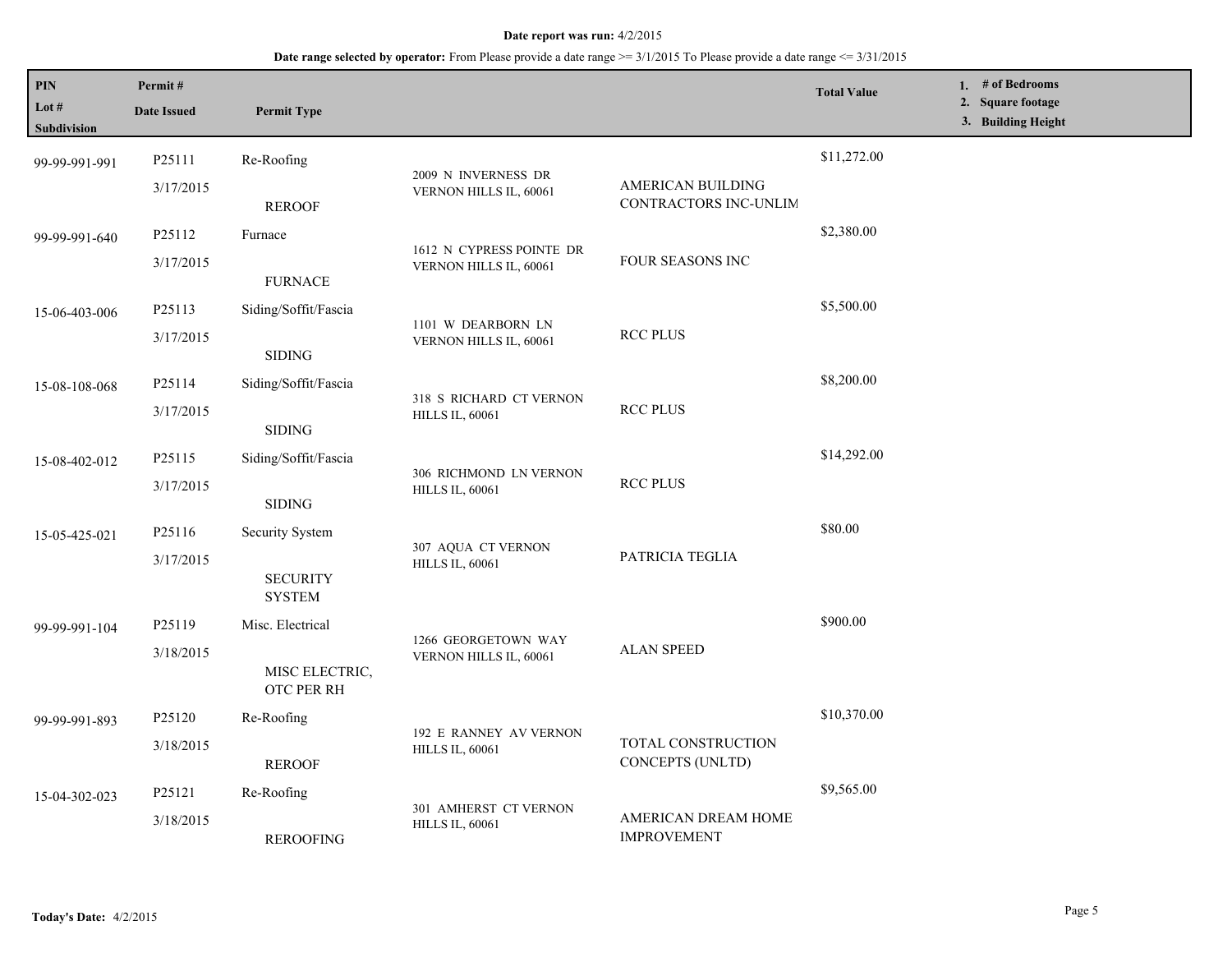| PIN<br>Lot $#$<br>Subdivision | Permit#<br><b>Date Issued</b> | <b>Permit Type</b>                                           |                                               |                                            | <b>Total Value</b> | 1. # of Bedrooms<br>2. Square footage<br>3. Building Height |
|-------------------------------|-------------------------------|--------------------------------------------------------------|-----------------------------------------------|--------------------------------------------|--------------------|-------------------------------------------------------------|
| 99-99-995-424                 | P25123                        | Water Heater                                                 |                                               |                                            | \$427.00           |                                                             |
|                               | 3/18/2015                     | <b>WATER HEATER</b>                                          | 880 MARQUETTE CT<br>VERNON HILLS IL, 60061    | <b>GARY BROWN</b>                          |                    |                                                             |
| 99-99-992-607                 | P25125                        | Re-Roofing                                                   | 255 COURT OF SHOREWOOD                        |                                            | \$7,250.00         |                                                             |
|                               | 3/19/2015                     | <b>REROOF</b>                                                | VERNON HILLS IL, 60061                        | ZENON DZIUBINSKI, INC                      |                    |                                                             |
| 99-99-996-548                 | P25126                        | Re-Roofing                                                   |                                               |                                            | \$12,357.00        |                                                             |
|                               | 3/19/2015                     | <b>REROOF</b>                                                | 1966 N TREVINO TER<br>VERNON HILLS IL, 60061  | AMERICAN BUILDING<br>CONTRACTORS INC-UNLIM |                    |                                                             |
| 99-99-100-343                 | P25128                        | Misc. Residential                                            |                                               | LOT 56                                     | \$26,000.00        |                                                             |
| LOT 56                        | 3/20/2015                     |                                                              | 315 E CONNOR'S TRL<br>VERNON HILLS IL, 60061  | MATRIX BASEMENT FINISH                     |                    |                                                             |
| <b>GREGG'S LANDING POD E</b>  |                               | <b>BASEMENT:</b><br><b>POWDER ROOM: 2</b><br><b>FIXTURES</b> | <b>SYSTEMS</b>                                |                                            |                    |                                                             |
| 99-99-991-926                 | P25131                        | Re-Roofing                                                   |                                               |                                            | \$14,359.00        |                                                             |
|                               | 3/25/2015                     | RE-ROOF                                                      | 1978 N TREVINO TER<br>VERNON HILLS IL, 60061  | AMERICAN BUILDING<br>CONTRACTORS INC-UNLIM |                    |                                                             |
| 15-06-408-013                 | P25134                        | Re-Roofing                                                   |                                               |                                            | \$11,900.00        |                                                             |
|                               | 3/25/2015                     | RE-ROOF                                                      | 270 N FIORE PKWY<br>VERNON HILLS IL, 60061    | ADVANCED HOME<br>IMPROVEMENTS, INC.        |                    |                                                             |
| 15-04-303-019                 | P25138                        | Misc. Residential                                            | 307 ONWENTSIA RD                              |                                            | \$1,350.00         |                                                             |
|                               | 3/27/2015                     | <b>UPGRADE</b><br><b>ELECTRICAL</b><br><b>PANEL</b>          | VERNON HILLS IL, 60061                        | <b>AAA ELECTRIC</b>                        |                    |                                                             |
| 15-16-101-016                 | P25139                        | Re-Roofing                                                   |                                               |                                            | \$21,000.00        |                                                             |
|                               | 3/27/2015                     | RE-ROOF                                                      | 900 CREEK BEND DR<br>VERNON HILLS IL, 60061   | CEDAR ROOFING COMPAN<br>(UNLTD)            |                    |                                                             |
| 99-99-996-675                 | P25140                        | Re-Roofing                                                   |                                               |                                            | \$13,670.00        |                                                             |
|                               | 3/27/2015                     | <b>REROOF</b>                                                | 288 E MARSEILLES ST<br>VERNON HILLS IL, 60061 | LINDHOLM ROOFING (UNL'                     |                    |                                                             |